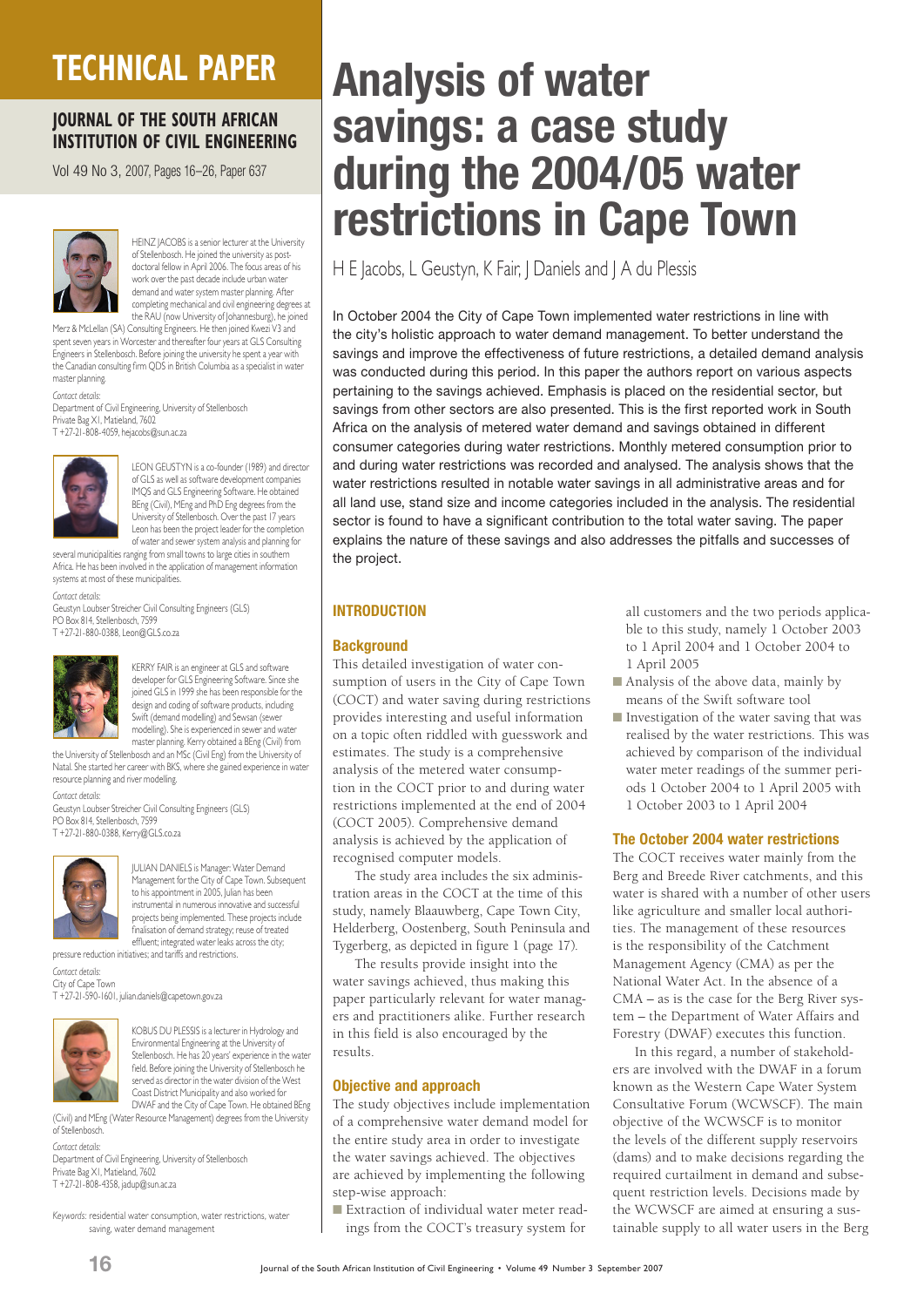

*Figure 1 Administration areas in the City of Cape Town (at time of this study)*



*Figure 2 Storage history for the Berg River system (DWAF, 2005)*

River system. These possible drought mitigation measures are assessed by the WCWSCF on an ongoing, monthly basis in the spirit of the COCT's water demand management (WDM) programme.

During the winter season of 2004 (rainy season), the catchment areas of the main supply systems to the Cape Town area received a mere 56 % of the average historical rainfall for this period. The combined storage of

all the reservoirs in the system is shown in figure 2. It dropped to only 57 % and on 1 February 2005 was about 20 % lower than the storage at the same time in the previous year, which in turn was 20 % lower than the previous year. The WCWSCF recommended that restrictions be imposed to achieve at least a 20 % reduction in water demand compared to the 2003 consumption figures. A tool used for this purpose by the WCWSCF is shown in figure 3 and presents the level of curtailment required for a given storage volume at a given time (DWAF 2005).

The COCT responded to this requirement with an official notice calling for Level 2 restrictions in accordance with their bylaws, with effect from 1 January 2005. An awareness campaign was initiated three months prior to this date in October 2004. Level 2 restrictions have a target of 20 % water saving and entail the following:

- Limited watering of gardens, lawns and public open spaces – watering is only allowed between the hours of 18:00 and 10:00 and up to twice a week
- The use of hosepipes for washing motor vehicles, motor boats, paths and paved areas is prohibited
- Limited use of irrigation systems is allowed – only a single hand-held hose (fitted with a control nozzle) or buckets may be used
- Automatic flushing urinals (AFUs) are to be turned off in all public buildings when vacated and are prohibited in new buildings
- Increased water and sanitation tariffs to ensure cost recovery and discourage high consumption patterns

The measures pertaining to Level 2 restrictions listed above were pre-designed, form part of the holistic approach to WDM in the COCT and did not form part of this investigation or analysis. Such 'drought measures' call for immediate action with a focus on customer awareness, increased tariffs and effective enforcement of regulations by policing.

Comments regarding the effectiveness of the particular measures that were implemented, or improvement of the measures and WDM programme, are beyond the scope of this investigation. However, it is worth noting that some of the measures implemented during Level 2 restrictions have subsequently been incorporated in the COCT's new Water Bylaw. The new bylaw is explicit in regards to such issues, for example the AFU regulation outlined above has been included in the bylaw.

## **METHODOLOGY**

#### **Analysis of treasury data**

The COCT uses the SAP treasury system to record all water meter and billing informa-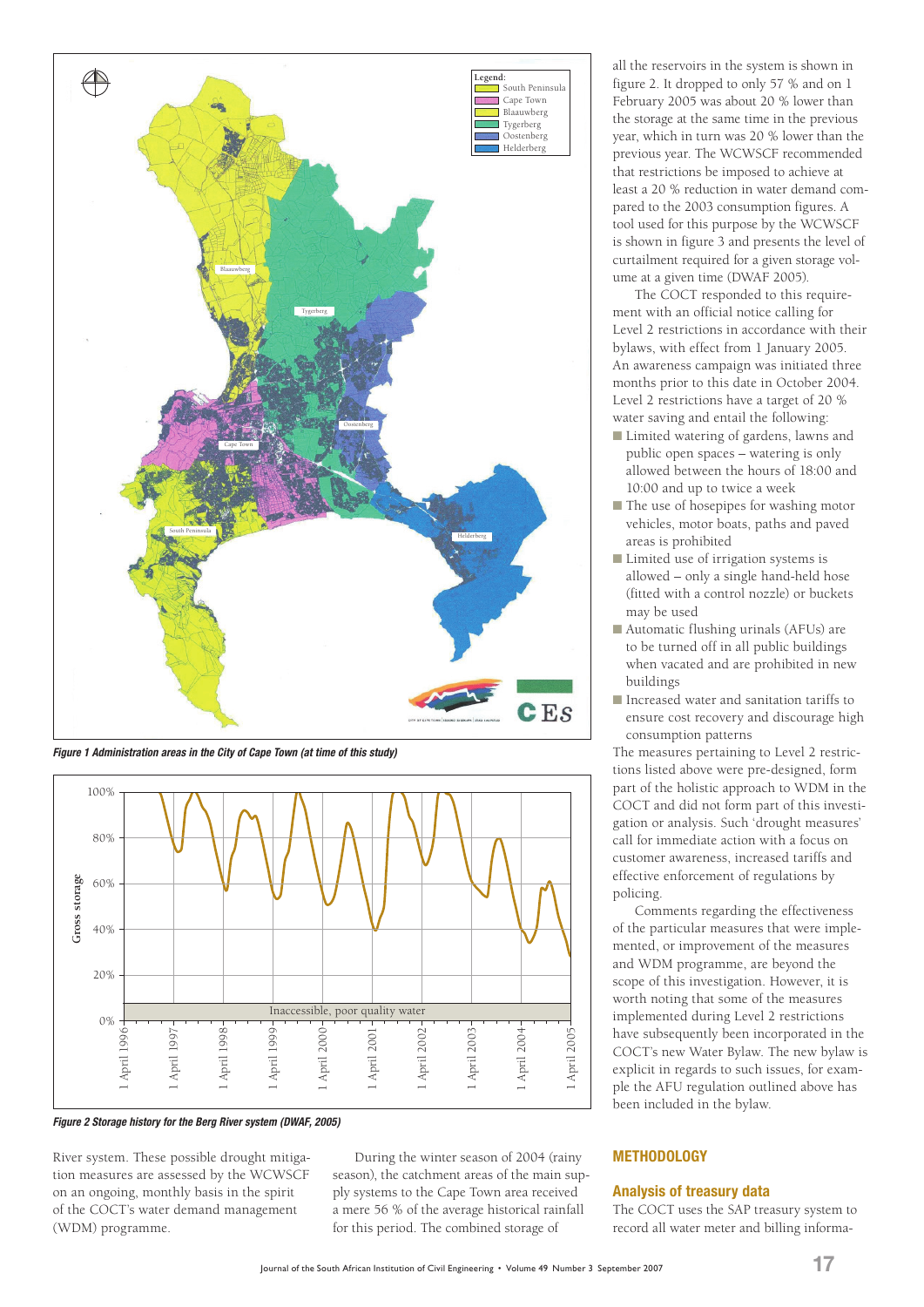

*Figure 3 Required curtailment levels used by the WCWSF (DWAF, 2005)*

tion. Water meter readings obtained from treasury systems have been analysed in previous research (Jacobs *et al* 2004; Van Zyl *et al* 2007) and a similar approach was considered appropriate for this study. In order to compare pre- and post-restriction consumption, it was necessary to extract data from the older treasury systems' data bases that used to be in use in the different administration areas in Cape Town prior to the implementation of SAP. Description of the data extraction process is beyond the scope of this investigation; suffice it to say that the monthly water consumption information could successfully be obtained in a format suitable for demand analysis and direct comparison for all users recorded in the SAP system.

The Swift software program for demand analysis was used in previous studies (Jacobs *et al* 2004; Van Zyl & Geustyn 2007) and is a tool for extracting and analysing water demand data from municipal treasury systems. As part of this investigation Swift was used and the data was also linked to the COCT's geographic information system (GIS) cadastral data base. This made it possible to spatially inspect the results.

The demand modelling software was set up to produce different data sets, one for each of the administrative areas in the COCT. This was advantageous for three reasons:

- The method of data storage in SAP and the previous (older) treasury systems is simplified by first extracting records according to administrative area
- Verification of data and results is possible – at various stages in the process – by comparing the sum of the six administrative areas' results to the total COCT data set
- The COCT is interested in results for each administrative area from a management point of view, while the complete result set – split along different lines – is valuable for research purposes, as discussed in this text

In all six administrative areas the complete record period is 1 February 2003 to 30 April 2005 and covers at least one summer season prior to and after the implementation of water restrictions. The complete period of record was split into different time series sections, of which the following two pertain to this study:

- Period 1: 1 October 2003 to 1 April 2004 – the summer average daily water demand (SADD) for the pre-restriction period, used to report the summer seasonal water use prior to the implementation of restrictions
- Period 2: 1 October 2004 to 1 April 2005 – the SADD for the period during restrictions

Individual users' readings from Period 1 and Period 2 are compared directly in this study to obtain information about changes in summer use brought about by restrictions. The summer period is particularly relevant, because most components of the Level 2 restrictions target outdoor use, which in turn contributes significantly to the seasonal peak. For this reason these two six-month 'summer' periods form the focus of this study.

The different periods of analysis and the fact that individual meter records could be identified in each of the five administrative areas enable substantial resolution to be obtained for analysis of the savings achieved. The four parameters used extensively in this study are water meter readings, land use codes, stand size and property valuation. These values are recorded in the SAP system and GIS of the COCT, for each user. The data extracted from the SAP system that survived screening based on record quality  $(AADD > 0, SADD > 0)$  was considered to be relatively robust in terms of this analysis and was used without amendment. The records surviving this phase – about 95 % of those initially extracted – were used for analysis.

Records lacking any of these four parameter values (say, with no land use code) were grouped together during analysis in appropriate categories. In addition to the initial robust screening phase the built in functionality of the demand analysis software was applied to identify and correct typical incidences relating to water meter readings (for example meter clock-overs or replacement).

#### **Land use codes**

The land use code for a record is recorded in SAP, thus enabling the statistics of water demand to be broken down into the corresponding land use categories. The land use codes in the complete data set include 43 different codes in Blaauwberg, 49 in Cape Town Central, 44 in Helderberg, 42 in Oostenberg, 50 in South Peninsula, and 51 in Tygerberg. In order to compare the different data sets, 16 land use categories were defined and used in the demand analysis by mapping the different codes in each administrative area to these 16 codes. For presentation of results in this paper the 16 codes were grouped into the following four land use categories that are particularly relevant to this study:

- Residential the residential land use category represents only single residential dwellings and forms the crux of this study
- Industrial, commercial and institutional (ICI) – the land uses grouped in this category include 'industrial', 'business', 'commercial', 'institutional', 'education' and 'government'
- Unknown a category created for all records with no land use codes in SAP, or codes reflecting an unknown use
- Other a category representing all remaining land uses recorded in the data base, including for example 'group housing', 'flats', 'farmland' (agricultural holdings), 'medical', 'other', 'parks' and 'sport'

However, in this paper the focus is on residential land use, since it is the most notable and best defined category of those considered in the study and contributes most to water savings in this case.

## **Scope, limitations and focus of this study**

The analysis of water use as per this study includes only those water consumers who are included in SAP, thus being metered consumers. The COCT data extract from SAP includes all water meter records for both paying and non-paying customers. However, because of ethical and confidentiality issues the information regarding customers' payment history was withheld during the extract procedure. Water saving by unmetered water users is thus not included in this study, while saving by all metered users – both paying and non-paying (with no means to distinguish between the two) – is included. Savings by consumers making use of stand pipes and other means of supply are often not included in the treasury system (where included it would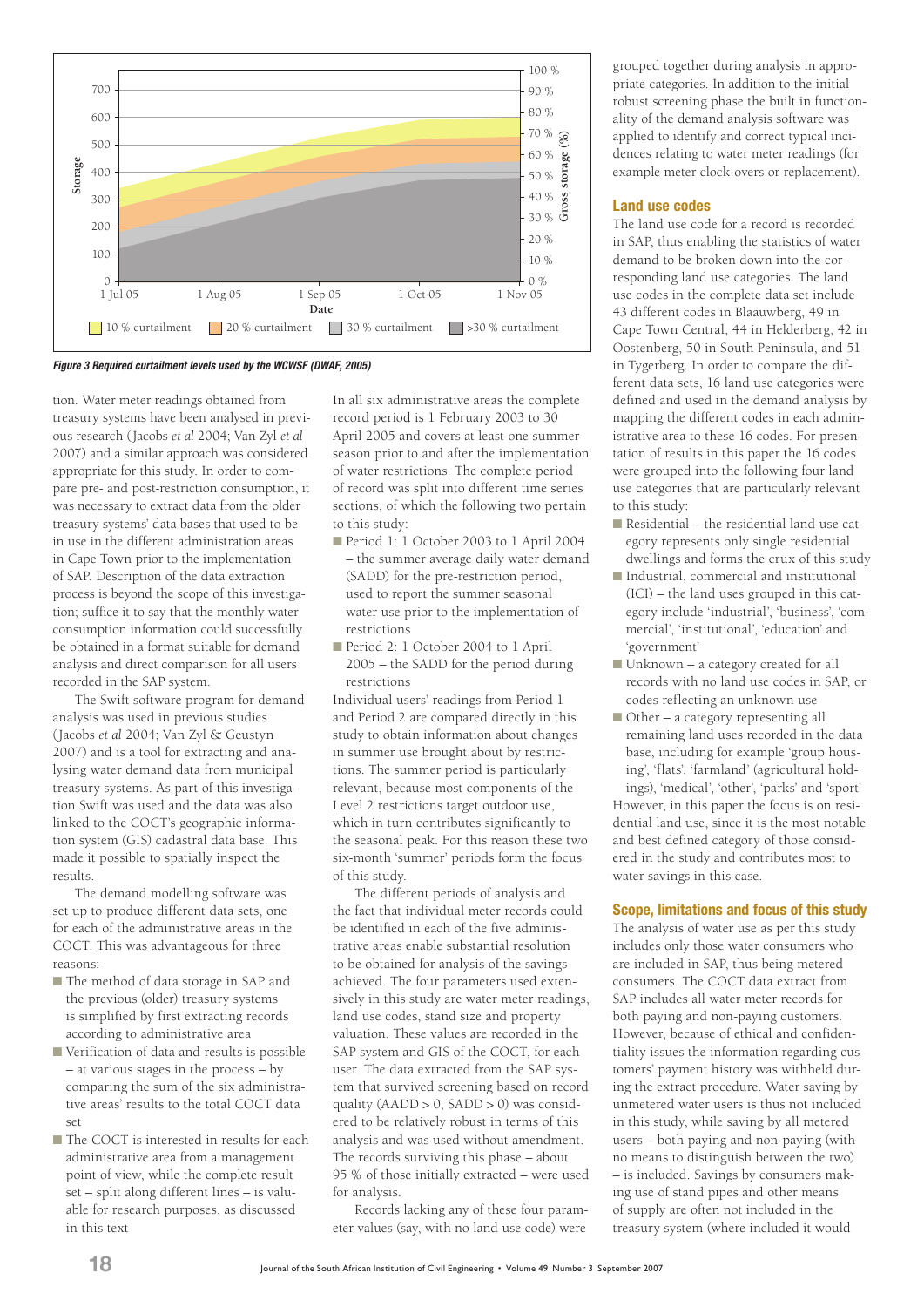| Administration   | Residential                                                         |          |          | <b>ICI</b> | Other    |          | Unknown  |          | <b>TOTAL</b> |          |
|------------------|---------------------------------------------------------------------|----------|----------|------------|----------|----------|----------|----------|--------------|----------|
| area             | Period 1                                                            | Period 2 | Period 1 | Period 2   | Period 1 | Period 2 | Period 1 | Period 2 | Period 1     | Period 2 |
|                  | Actual number of water users                                        |          |          |            |          |          |          |          |              |          |
| Blaauwberg       | 35 631                                                              | 39 364   | 1549     | 1725       | 977      | 1 2 0 3  | 202      | 258      | 38 359       | 42 550   |
| Cape Town        | 143 666                                                             | 146 598  | 6 0 7 3  | 6 2 8 8    | 5 5 2 0  | 5975     | 16 870   | 17065    | 172 129      | 175 926  |
| Helderberg       | 28 433                                                              | 30 437   | 1 3 1 2  | 1 4 3 2    | 2 9 9 2  | 3 3 4 0  | 879      | 1051     | 33 616       | 36 260   |
| Oostenberg       | 57 316                                                              | 59 555   | 1 5 2 4  | 1607       | 723      | 803      | 4 5 7 0  | 4 8 4 4  | 64 133       | 66 809   |
| South Peninsula  | 61 951                                                              | 65 657   | 1842     | 2 7 9 4    | 2099     | 2 9 0 9  | 2 5 1 5  | 4 3 3 9  | 68 407       | 75 699   |
| Tygerberg        | 136 475                                                             | 140 473  | 4 1 7 9  | 4 5 5 6    | 2093     | 2 5 1 1  | 6950     | 7 2 5 0  | 149 697      | 154 790  |
| COCT (all areas) | 463 472                                                             | 482 084  | 16 479   | 18 402     | 14 404   | 16 741   | 31 986   | 34 807   | 526 341      | 552 034  |
|                  | Expressed as a percentage of the total number of water users $(\%)$ |          |          |            |          |          |          |          |              |          |
| Blaauwberg       | 92,9                                                                | 92,5     | 4,0      | 4,1        | 2,5      | 2,8      | 0,5      | 0.6      | 100,0        | 100,0    |
| Cape Town        | 83,5                                                                | 83.3     | 3.5      | 3,6        | 3,2      | 3,4      | 9,8      | 9,7      | 100,0        | 100,0    |
| Helderberg       | 84,6                                                                | 83,9     | 3,9      | 3.9        | 8,9      | 9,2      | 2,6      | 2,9      | 100,0        | 100,0    |
| Oostenberg       | 89,4                                                                | 89,1     | 2,4      | 2,4        | 1,1      | 1,2      | 7,1      | 7,3      | 100,0        | 100,0    |
| South Peninsula  | 90,6                                                                | 86,7     | 2,7      | 3,7        | 3,1      | 3,8      | 3,7      | 5,7      | 100,0        | 100,0    |
| Tygerberg        | 91,2                                                                | 90,8     | 2,8      | 2,9        | 1,4      | 1,6      | 4,6      | 4,7      | 100,0        | 100,0    |
| COCT (all areas) | 88,1                                                                | 87,3     | 3,1      | 3,3        | 2,7      | 3,0      | 6,1      | 6,3      | 100,0        | 100,0    |

#### *Table 1 Number of water users in Period 1 and Period 2*

resort under 'other' land use category in this study). Although the use of SAP records could be viewed as a limitation in analysing total water supply volumes (and losses), it provides the researchers with valuable focus to better understand changes by metered consumers at the end-user level.

The focus of this text is the scope of savings achieved and identification of groups and consumer categories responsible for such savings. For the purpose of this analysis, such savings are considered to be the direct result of the Level 2 restrictions implemented on 1 January 2005 and the awareness campaign initiated in October 2004, three months prior to the formal implementation date – in time to reduce the 2004/2005 summer demand. Apart from restrictions, various factors are known to influence demand, such as price (Arbués *et al* 2004; Van Zyl *et al* 2003; Espey *et al* 1997), income (Van Zyl *et al* 2007), geographic location (Jacobs & Haarhoff 2004), weather parameters (Kulik 1993) and system pressure (Haarhoff *et al* 2002; Gebhardt 1975).

The Level 2 restrictions target various aspects of consumer behaviour while factors such as those mentioned above simultaneously influence demand, leading to a complex interaction. In the process water demand is adjusted by users, part of which could be ascribed to the water restrictions. This study aims to provide insight into the specific water savings brought about by the combined effect leading to demand reduction during the specified restriction period. Explanation of the complex relationship between the explanatory variables influencing demand and the savings noted is beyond the scope of this paper.

The impact of growth in water demand with time, due to development, is accounted for in this study by considering the unit

water demand of users, instead of the total demand. Analysis of unit water demand is possible since the number of water users is known by consumer category for each period of analysis. However, the total demand and volume of savings over the period of analysis is also included in this text to ensure a comprehensive presentation of results.

Stand size (A) and property value (PV) are used in this study to investigate the savings achieved. The modern tendency towards high-income group housing with individual title deeds and individual water meter connections complicates the smaller size categories. Small stands might have a high PV or low PV. This is not often the case for large properties. It is generally accepted that small stands have low values, but this is not always the case. This aspect could be included in future investigations to better understand the savings achieved by the smallest stand size category. The number of low PV stands in the smallest size category (typical of RDPtype housing schemes) is considered for the purpose of this work to notably outnumber those stands with a high PV.

#### **Water saving – a limitation**

The term 'water saving' should be viewed in the correct perspective. The word 'save' is defined as 'to avoid the spending, waste, or loss (of something)' and 'to treat with care so as to preserve (Collins 2004). For this reason the term 'water saving' is often used in relation to water demand reduction. However, without additional explanation the term could be misinterpreted completely because the SAP data is analysed instead of 'actual water use' – given analysis of municipal water meter readings, as is the case here.

The water use records extracted from SAP in this study are based on the corresponding consumer meter readings and is an indication – hopefully a relatively accurate one – of how much water the consumer actually uses. In addition to meter error, the meter reading does not represent actual use. This is illustrated by, for example, customers bypassing a municipal water meter with an illegal connection, thus creating the perception of a 'saving' from the municipal supply because of the reduction in metered demand. Boreholes are another example: when water supply from the municipal system is replaced by a borehole to meet a consumer's demand (or part thereof), the water is in turn abstracted from an alternative water source (groundwater aquifer). From an environmental viewpoint it could be argued that the water is not 'saved', since the efficiency of use does not improve in such cases.

Users with rainwater tanks or on-site reuse technology may be 'saving water' by making use of more effective means, also leading to a 'saving' being recorded as a result of reduced municipal water meter reading – despite no change in the actual water used by end-users on the property.

For the purpose of this study the change recorded by the municipal water meter at a particular property with a metered water connection, as recorded in SAP, is considered to represent a change in the consumers' water use. Two subsequent summer seasons are evaluated for this purpose. Any reduction in the consumers' water use is thus considered to constitute a water saving.

## **OVERVIEW OF RESULTS**

#### **Sample size**

The relatively large sample size used for analysis is reflected by the data shown in table 1. The total number of records for Periods 1 and 2 are 526 341 and 552 034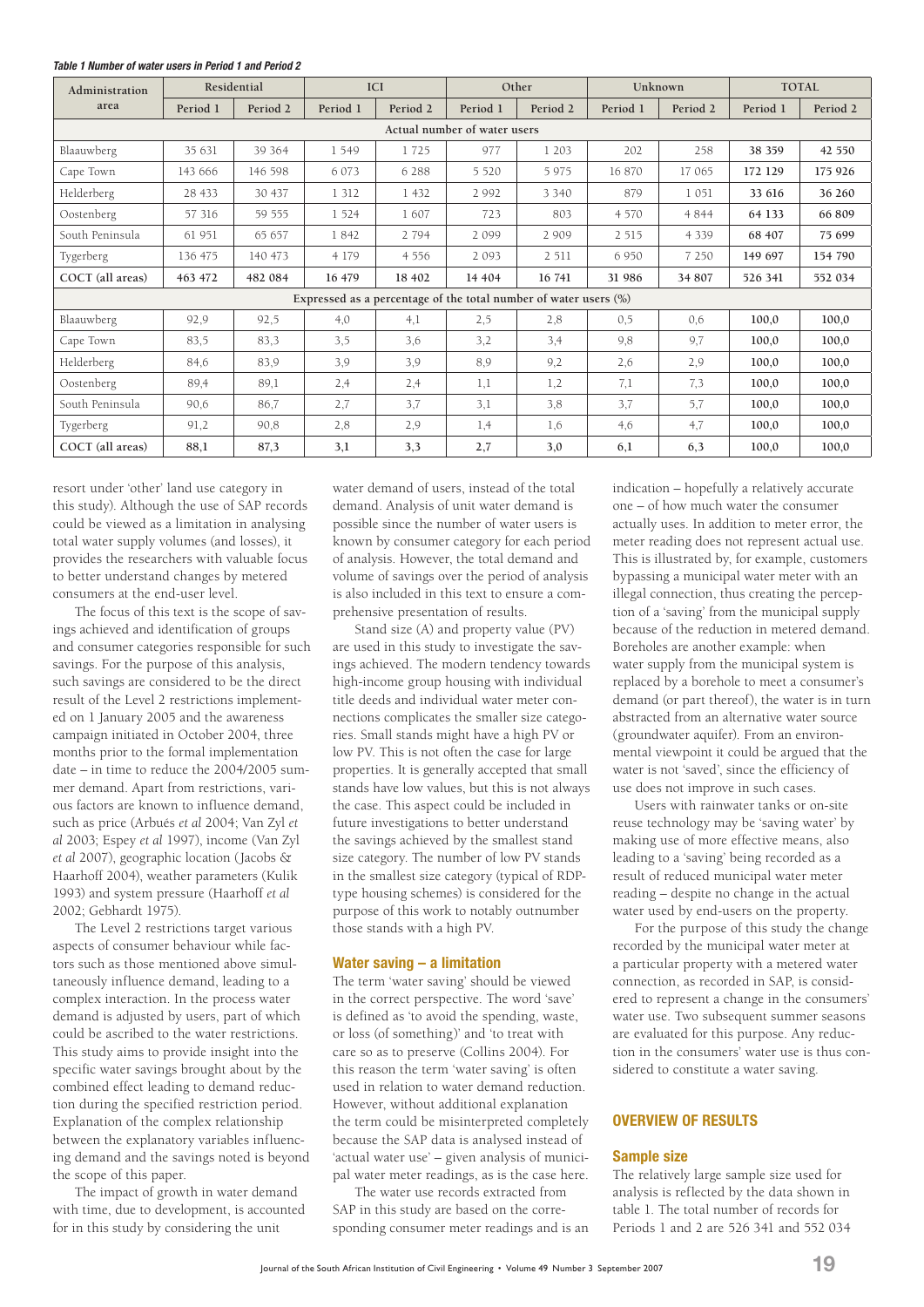#### *Table 2 Summer average daily water demand (SADD) for Period 1 and Period 2*

| Administration   |                  | Residential | <b>ICI</b> |          | Other    |                                                    | Unknown  |          | <b>TOTAL</b> |          |
|------------------|------------------|-------------|------------|----------|----------|----------------------------------------------------|----------|----------|--------------|----------|
| area             | Period 1         | Period 2    | Period 1   | Period 2 | Period 1 | Period 2                                           | Period 1 | Period 2 | Period 1     | Period 2 |
|                  | $SADD (k\ell/d)$ |             |            |          |          |                                                    |          |          |              |          |
| Blaauwberg       | 33 160           | 27868       | 4 2 1 8    | 3897     | 21 324   | 22 3 5 9                                           | 502      | 431      | 59 203       | 54 554   |
| Cape Town        | 109 511          | 99 244      | 13 4 35    | 12 453   | 75 497   | 70 849                                             | 11 589   | 10 089   | 210 033      | 192 635  |
| Helderberg       | 27 034           | 20 407      | 2 1 5 6    | 2 0 4 4  | 21 424   | 14 0 35                                            | 988      | 880      | 51 602       | 37 367   |
| Oostenberg       | 45 326           | 38 207      | 3 3 2 7    | 2 9 9 2  | 12 078   | 15 016                                             | 3 2 9 6  | 2 9 4 0  | 64 026       | 59 155   |
| South Peninsula  | 58 696           | 47 083      | 3772       | 4 0 3 9  | 20 427   | 24 600                                             | 2 9 0 6  | 2807     | 85 801       | 78 529   |
| Tygerberg        | 110 848          | 92 317      | 9 9 7 6    | 8 9 9 3  | 100 705  | 71 901                                             | 5 3 5 0  | 4 4 6 4  | 226 879      | 177 676  |
| COCT (all areas) | 384 576          | 325 126     | 36 884     | 34 418   | 251 454  | 218 760                                            | 24 629   | 21 612   | 697 543      | 599 916  |
|                  |                  |             |            |          |          | SADD expressed as a percentage of the total $(\%)$ |          |          |              |          |
| Blaauwberg       | 56,0             | 51,1        | 7,1        | 7,1      | 36,0     | 41,0                                               | 0,8      | 0.8      | 100,0        | 100,0    |
| Cape Town        | 52,1             | 51,5        | 6,4        | 6,5      | 35,9     | 36,8                                               | 5,5      | 5,2      | 100,0        | 100,0    |
| Helderberg       | 52,4             | 54,6        | 4,2        | 5,5      | 41,5     | 37,6                                               | 1,9      | 2,4      | 100,0        | 100,0    |
| Oostenberg       | 70,8             | 64,6        | 5,2        | 5,1      | 18,9     | 25,4                                               | 5,1      | 5,0      | 100,0        | 100,0    |
| South Peninsula  | 68.4             | 60,0        | 4,4        | 5,1      | 23,8     | 31,3                                               | 3,4      | 3,6      | 100,0        | 100,0    |
| Tygerberg        | 48,9             | 52,0        | 4,4        | 5,1      | 44,4     | 40,5                                               | 2,4      | 2,5      | 100.0        | 100,0    |
| COCT (all areas) | 55,1             | 54,2        | 5,3        | 5,7      | 36,0     | 36,5                                               | 3,5      | 3,6      | 100,0        | 100,0    |

#### *Table 3: Summer unit water demand (SUWD) for Period 1 and Period 2*

| Administration<br>area | Residential |          |          | <b>ICI</b> | Other    |          | Unknown  |          | <b>TOTAL</b> |          |
|------------------------|-------------|----------|----------|------------|----------|----------|----------|----------|--------------|----------|
|                        | Period 1    | Period 2 | Period 1 | Period 2   | Period 1 | Period 2 | Period 1 | Period 2 | Period 1     | Period 2 |
| SUWD (l/stand-d)       |             |          |          |            |          |          |          |          |              |          |
| Blaauwberg             | 931         | 708      | 2 7 2 3  | 2 2 5 9    | 21826    | 18 5 8 6 | 2 4 8 4  | 1671     | 1 5 4 3      | 1 2 8 2  |
| Cape Town              | 762         | 677      | 2 2 1 2  | 1980       | 13 677   | 11858    | 687      | 591      | 1 2 2 0      | 1 0 9 5  |
| Helderberg             | 951         | 670      | 1643     | 1428       | 7 1 6 0  | 4 202    | 1 1 2 4  | 838      | 1 5 3 5      | 1 0 3 1  |
| Oostenberg             | 791         | 642      | 2 183    | 1862       | 16 705   | 18700    | 721      | 607      | 998          | 885      |
| South Peninsula        | 947         | 717      | 2 0 4 8  | 1446       | 9 7 3 2  | 8 4 5 6  | 1 1 5 5  | 647      | 1 2 5 4      | 1 0 3 7  |
| Tygerberg              | 812         | 657      | 2 3 8 7  | 1974       | 48 115   | 28 634   | 770      | 616      | 1 516        | 1 148    |
| COCT (all areas)       | 830         | 674      | 2 2 3 8  | 1870       | 17 457   | 13 067   | 770      | 621      | 1 3 2 5      | 1 0 8 7  |

respectively. A relatively small fraction of about 6 % of the records have an 'unknown' land use allocation in the data base and is not a concern in view of this work. All such records were grouped as 'unknown' during the analysis as a unique set in order to prevent them from influencing the results for the 'known' land use categories.

Owing to spatial development the number of records increases from Period 1 to Period 2 for all land use categories in all six administration areas. With consideration for the number of users, the residential land use is dominant and contributes 88,1 % and 87,3 % to the total for the COCT in Periods 1 and 2 respectively. In Period 2 the fraction varies between the administration areas from 83,3 % in the Cape Town City area to 92,5 % in Blaauwberg.

This study encompassed the analysis of 463 472 residential users' water demand prior to restrictions (Period 1) and 482 084 during restrictions (Period 2). However, only those data points present in both periods – that is, 463 472 users – could be used to investigate savings. The size of the data set makes it the largest reported analysis of water savings at individual properties that

could be traced in the literature review of local and international sources.

#### **Total water demand**

A summary of the actual total water use is presented in table 2, showing the consumption as an average daily value (in kl/d). The following interesting characteristics are noted when inspecting the results for total water use:

- The total demand for all users in all land use categories combined reduced by 97 627 k $\ell$ /d ( $\pm$ 14 % decrease) from Period 1 to Period 2, despite the number of users increasing over the corresponding period by 25 693  $(±5 %$  increase)
- The residential consumer category contributes about 55 % to the total demand
- The total demand for the residential consumer category reduced by 59 450 kl/d (±15 % decrease) from Period 1 to Period 2, despite the number of users increasing over the corresponding period by  $18\,612$  ( $\pm 4\%$  increase)
- For the COCT as a whole, the water used by ICI, 'other' and 'unknown' land use categories also decreased from Period 1 to Period 2, with a corresponding increase in the number of users

■ The residential fraction of the total volume of water used contributes respectively 55,1 % and 54,2 % to the total water use in the COCT in Periods 1 and 2. These fractions are significantly smaller than the fractions of 88,1 % and 87,3 % stated earlier for the number of users. This result is a common phenomenon and is ascribed to water users in the ICI category contributing little to the number of users, but significantly to the volume of water used

#### **Unit water demand**

The Period 1 and Period 2 summer unit water demand (SUWD) is shown in table 3 for all land use categories and all administration areas. The following interesting characteristics are noted when inspecting the results for unit water use:

- The unit demand for residential users is the lowest of all land use categories, with ICI, unknown and other type users having substantially higher unit demands in most cases
- There is notable variation in the residential unit demand between different administration areas, with values for Period 1 ranging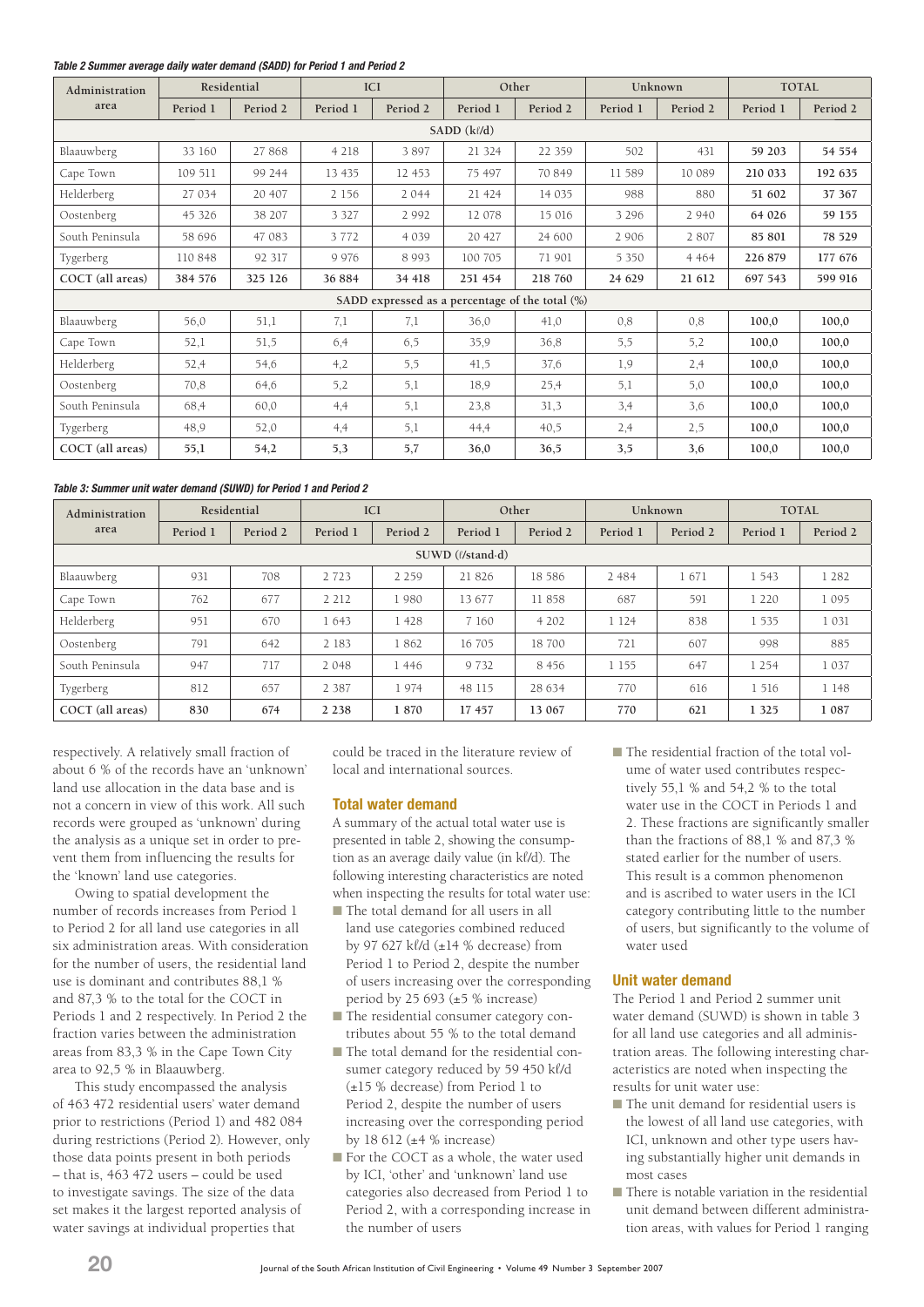#### *Table 4 Unit water demand saving*

| Administration area | Residential                                                    | <b>ICI</b> | Other   | Unknown | Total |  |  |  |
|---------------------|----------------------------------------------------------------|------------|---------|---------|-------|--|--|--|
|                     | SUWD reduction from Period 1 to Period 2 (l/stand-d)           |            |         |         |       |  |  |  |
| Blaauwberg          | 223                                                            | 464        | 3 2 4 0 | 813     | 261   |  |  |  |
| Cape Town           | 85                                                             | 232        | 1819    | 96      | 125   |  |  |  |
| Helderberg          | 280                                                            | 216        | 2 9 5 8 | 286     | 505   |  |  |  |
| Oostenberg          | 149                                                            | 321        | $-1996$ | 114     | 113   |  |  |  |
| South Peninsula     | 230                                                            | 602        | 1 275   | 508     | 217   |  |  |  |
| Tygerberg           | 155                                                            | 413        | 19 481  | 154     | 368   |  |  |  |
| COCT (all areas)    | 155                                                            | 368        | 4 3 9 0 | 149     | 239   |  |  |  |
|                     | Saving achieved in comparison to initial unit water demand (%) |            |         |         |       |  |  |  |
| Blaauwberg          | 23,9                                                           | 17,0       | 14,8    | 32,7    | 16,9  |  |  |  |
| Cape Town           | 11,2                                                           | 10,5       | 13,3    | 13,9    | 10,3  |  |  |  |
| Helderberg          | 29,5                                                           | 13,1       | 41,3    | 25,5    | 32,9  |  |  |  |
| Oostenberg          | 18,9                                                           | 14,7       | $-11,9$ | 15,8    | 11,3  |  |  |  |
| South Peninsula     | 24,3                                                           | 29,4       | 13,1    | 44,0    | 17,3  |  |  |  |
| Tygerberg           | 19,1                                                           | 17,3       | 40,5    | 20,0    | 24,3  |  |  |  |
| COCT (all areas)    | 18,7                                                           | 16,4       | 25,1    | 19,4    | 18,0  |  |  |  |



*Figure 4 Residential SUWD by stand size category for Period 1 and Period 2*

#### *Table 5 Residential unit water demand saving*

|                                              |                           | Reduction from Period 1 to Period 2 |                      |        |
|----------------------------------------------|---------------------------|-------------------------------------|----------------------|--------|
|                                              | Period 1                  | Period 2                            |                      | Saving |
|                                              | $(\ell$ /stand $\cdot$ d) | $(\ell$ /stand $\cdot$ d)           | $(l/\text{stand-d})$ | (% )   |
| Stand size category                          |                           |                                     |                      |        |
| A < 1 m <sup>2</sup><br>(note A)             | 630                       | 490                                 | 140                  | 22,2   |
| $A \leq 500$ m <sup>2</sup>                  | 640                       | 590                                 | 50                   | 7,8    |
| $500 \text{ m}$ $2 < A \le 1000 \text{ m}^2$ | 1 1 3 0                   | 820                                 | 310                  | 27,4   |
| $1000 \text{ m}^2 < A \le 1500 \text{ m}^2$  | 1680                      | 1050                                | 630                  | 37,5   |
| $1500 \text{ m}^2 < A \le 2000 \text{ m}^2$  | 2 170                     | 1 2 8 0                             | 890                  | 41,0   |
| $A > 2000$ m <sup>2</sup>                    | 2 6 10                    | 1650                                | 960                  | 36,8   |
| Property value category                      |                           |                                     |                      |        |
| (note A)<br>R <sub>0</sub>                   | 1 300                     | 830                                 | 470                  | 36,2   |
| R 1 - R 200 000                              | 820                       | 680                                 | 140                  | 17,1   |
| R 200 000 - R 400 000                        | 1 100                     | 770                                 | 330                  | 30,0   |
| R 400 000 - R 600 000                        | 1 3 9 0                   | 910                                 | 480                  | 34,5   |
| R 600 000 - R 800 000                        | 1630                      | 1 0 5 0                             | 580                  | 35,6   |
| R 800 000 - R 1 000 000                      | 1870                      | 1 190                               | 680                  | 36,4   |
| R 1 000 000+                                 | 2 4 4 0                   | 1620                                | 820                  | 33,6   |

**Note**

(A) These records with no values in the SAP system are grouped together in one category and removed from the analysis.

from 762 l/stand·d in Cape Town City area to 951 l/stand·d in Helderberg

■ The unit demand for users in the category for 'other' land use shows the greatest variation from one area to the next, probably due to the poorly defined nature of users grouped in this category

## **Water savings**

The change in unit water demand from Period 1 to Period 2 is calculated to obtain an indication of the water saving brought about by the restrictions. The results presented in Table 4 show that the unit water demand decreases substantially from Period 1 to Period 2 for all land use categories in all six administration areas, bar the 'other' land use category in Oostenberg. An overall unit water demand saving of 18 % was achieved, with savings recorded throughout the entire spectrum of water users and administration areas.

The average reduction in residential unit water demand from Period 1 to Period 2 in the COCT is 155 l/stand·d (suggesting a saving of 19 %). This varies between 85 l/stand·d in Cape Town City area (saving of ±11 %) to 280 l/stand·d in Helderberg (saving of ±30 %). This relatively large variation in saving between different administration areas – represented by arbitrary boundaries with no impact on water use – is best explained by extending the analysis to include parameters known to describe water use. Two characteristics that proved the most sensitive were:

- Stand size known to explain water demand (Jacobs *et al* 2004), stand size is available from the data set for each property and is well suited for data analysis
- Household income this is another known explanatory variable for demand and is often replaced by a suitable surrogate, namely stand value. The stand value, based on property valuations recorded in the data base, is readily available for further analysis and has been used for this purpose in previous research (Van Zyl *et al* 2007)

## **RESIDENTIAL WATER SAVINGS BY STAND SIZE**

Figure 4 shows a frequency histogram of the residential SUWD for the following stand size categories and for Periods 1 and 2:

- $A < 1$  m<sup>2</sup>, in other words, no or incorrect stand size is recorded in the data base
- $A \le 500$  m<sup>2</sup>, excluding cases where  $A < 1$  m<sup>2</sup>
- 500 m<sup>2</sup> < A ≤ 1000 m<sup>2</sup>
- 1000 m<sup>2</sup> < A ≤ 1500 m<sup>2</sup>
- 1500 m<sup>2</sup> < A ≤ 2000 m<sup>2</sup>
- $A > 2000 \text{ m}^2$

The unit water demand increases with increased stand size category for both Period 1 and Period 2. Also, when comparing the unit water demand for each stand size category in Periods 1 and 2, it is evident that the unit water demand remains rela-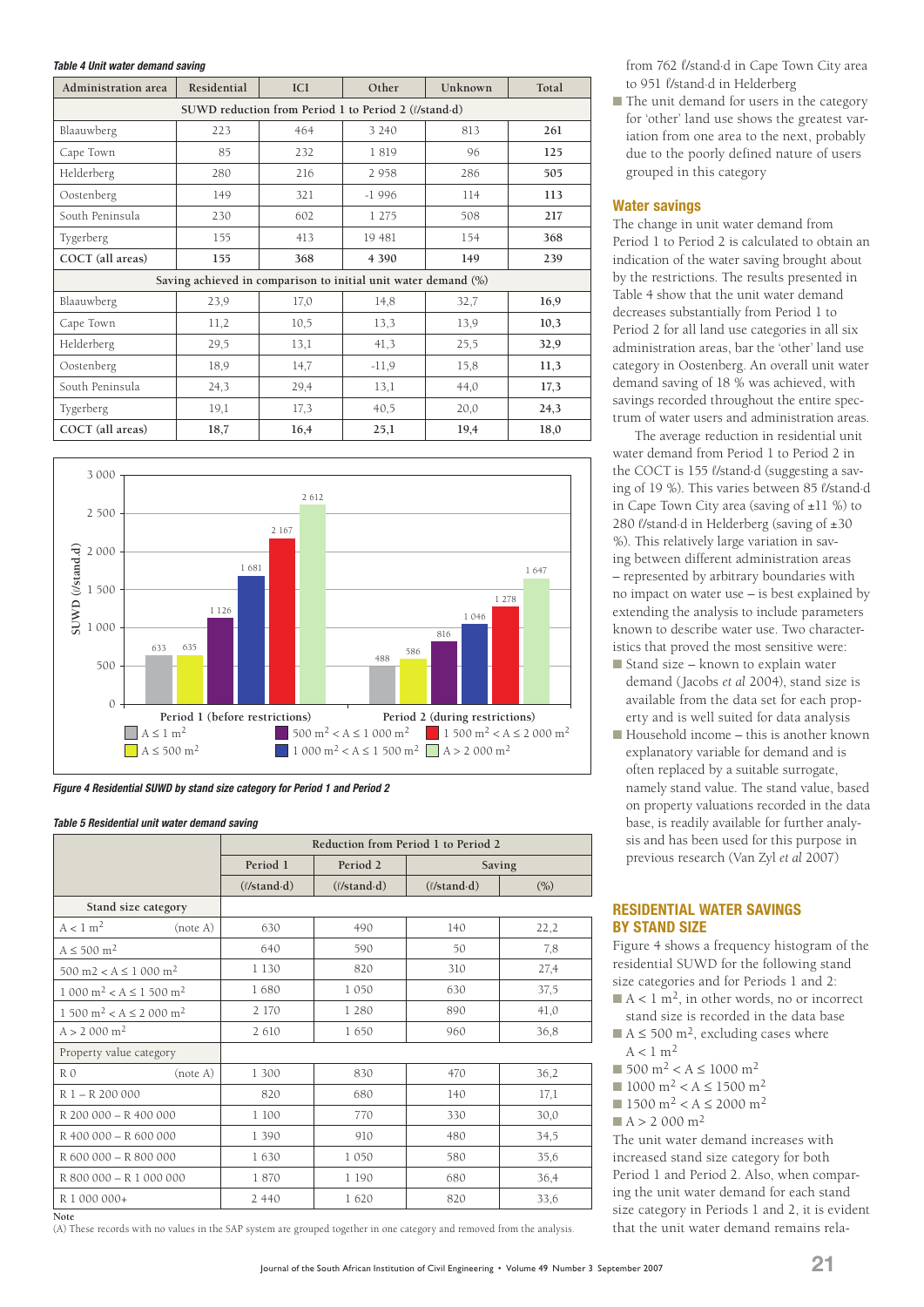





*Figure 6 Residential SADD by stand size category for Period 1 and Period 2*

tively constant in the smaller size categories while the larger size categories represent a substantially reduced residential SUWD.

The water saving is summarised in table 5, showing that the percentage saving increases from 7,8 % for the smallest size category to 36,8 % for the largest size category. This increase in the saving achieved with increased stand size is shown in figure 5. The histogram of residential SUWD for Period 1 and Period 2 suggests a linear trend. However, a linear fit to the data is not attempted, since detailed statistical analysis is beyond the scope of this study. This implies that savings achieved in the COCT are limited to the periods under discussion and are not intended for extrapolation to other areas.

It is also interesting from the viewpoint of water saving to consider the total volume of water used by all users combined in each category. Figure 6 shows the frequency histogram of the total residential water demand for each stand size category in Periods 1 and 2. The total demand decreases with

increased stand size category. For example, the SADD by all users in the category for  $A \le 500$  m<sup>2</sup> in Period 1 is 203 953 kl/d (193 534 kl/d in Period 2). This is almost 20 times more than the total volume of 8 608 kl/d in Period 1 in the category for  $1500 \text{ m}^2 < A \le 2000 \text{ m}^2$ .

With reference to figure 4, this is in contrast to the increase noted in the unit demand by stand size for the same time periods. The largest volume of water (203 953 kl/d in Period 1) is used by the large number of users in the smallest stand size category and the least water is used by the small number of users in the largest stand size category. This apparent anomaly makes sense when considering the two extremes: there are 318 676 users in the size category for  $A \le 500$  m<sup>2</sup> and only 5 569 users in the largest category,  $A > 2,000 \text{ m}^2$  Thus, there are about 57 times more users in the smallest size category than in the largest category. The unit demand for the largest size category is 2 612 l/stand·d (Period 1), which is only four times higher than the unit demand of 635 l/ stand d for the  $A \le 500$  m<sup>2</sup> category in the same period. The consumers in the small size categories are as important, if not more so, than the larger properties in view of the total saving achieved. Also, water losses on private properties (often termed plumbing leaks) are often considered to be more prevalent among properties in the smaller stand size categories.

The following can be noted from the stand size-based results:

- The saving in unit water demand increases approximately linearly with increased stand size and varies between 50 l/stand·d and 960 l/stand·d (table 5)
- The category for  $A \le 500$  m<sup>2</sup> contributes by far the most to the total volume of water used in each administrative area and for all time periods analysed, while the two categories for  $A > 1,500$  m<sup>2</sup> contribute least to the total demand (figure 6)
- The highest residential SUWD is noted for the largest stand size category, and the smallest residential SUWD for the smallest stand size category
- There is a notable reduction in the residential SUWD for the large stand sizes with water restrictions, but it is much less notable in the smallest stand size category
- The unit water demand increases approximately linearly with increased stand size for both Periods 1 and 2, but the rate of increase reduces in Period 2 (figure 5)

## **RESIDENTIAL WATER SAVINGS BY PROPERTY VALUE**

Consideration of the available data for property value (PV) led to the final selection of the following seven PV categories:

- $\blacksquare$  PV  $\leq$  R  $1$  a category to include all records with a property value smaller than R1, in other words those properties with no value recorded in SAP
- R1 < PV ≤ R200 000
- R200 000 < PV ≤ R400 000
- $\blacksquare$  R400 000 < PV  $\leq$  R600 000
- R600 000 < PV ≤ R800 000
- R800 000 < PV ≤ R1 000 000
- PV > R1 000 000

The residential SUWD per valuation category for Period 1 and Period 2 is shown in figure 7. The unit water demand increases with increased PV for both Period 1 and Period 2. When comparing the unit water demand for each PV category in Periods 1 and 2 the same finding is made as is the case with stand size categories: the unit water demand remains relatively constant from Period 1 to Period 2 in the smaller PV categories, while the categories with larger PV represent a substantially reduced unit water demand in Period 2. The saving in unit water demand is summarized in table 5, showing that the percentage saving increases from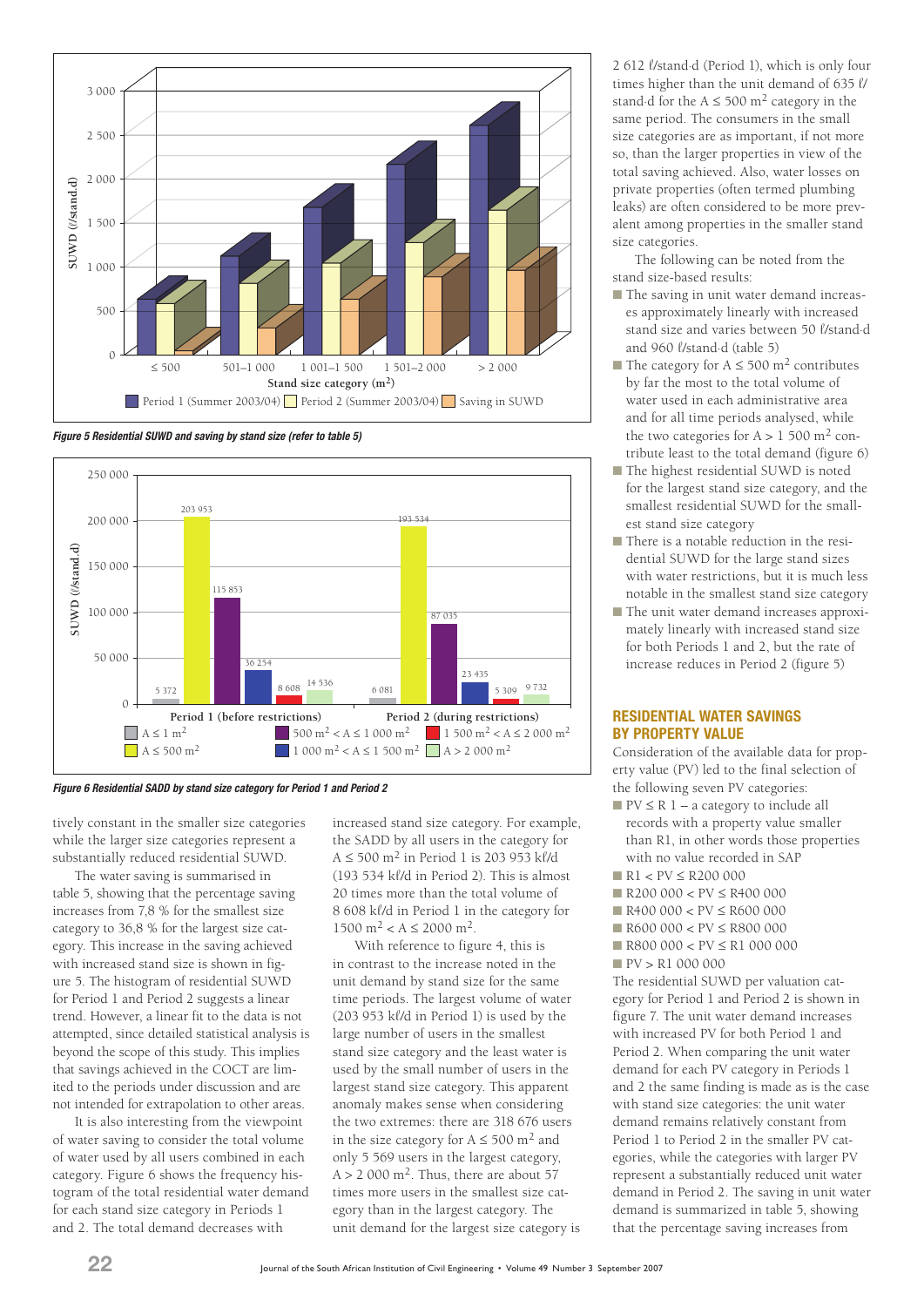

*Figure 7 Residential SUWD by value category for Period 1 and Period 2*



*Figure 8 Residential SUWD and saving by property value (Refer to Table 5)*



*Figure 9 Residential SADD by value category for Period 1 and Period 2*

17,1 % for the smallest PV category to 33,6 % for the largest PV category.

The increase in the saving achieved with increased PV is similar to that for stand

size, as shown in figure 8. In accordance with the result for stand size, the SUWD values for both Period 1 and Period 2 are approximately linear when plotted against the PV categories, but this does not describe a linear fit to the data for the same reasons as stated before.

Figure 9 shows the frequency histogram of the total volume of water used in Periods 1 and 2 by all users combined in each PV category. The total demand decreases with increased PV category. For example, the SADD by all users in the smallest PV category, R 1 ≤ PV < R200 000, in Period 1 is 242 800 kl/d (205 648 kl/d in Period 2), while the total for the largest PV category is 23 494 in Period 1 (16 235 kl/d in Period 2), that is about 10 times less. This decrease is in contrast to the increase noted in the SUWD by PV for the same time periods – a similar result to the one obtained for the analysis by stand size. The relatively large number of users with low PVs are as important from the viewpoint of total volume saved, if not more so, than the significantly smaller number of users in the larger PV categories.

The following can be noted from the PVbased results:

- The saving in residential SUWD varies between 140 l/stand·d and 820 l/stand·d (table 5)
- The two categories with the lowest PV  $(R \ 1 \le PV < R200\ 000$  and R200 000  $\le$  PV < R400 000) contribute by far the most to the total volume of water used in each administrative area and for all time periods analysed, while the three highest value categories are responsible for the smallest volumes of use (figure 9)
- The residential SUWD and saving increases approximately linearly with increased stand size for both Periods 1 and 2, but the rate of increase reduces in Period 2. In other words, people living on properties with a higher PV use more water per household than those on properties with lower PVs (figure 8)

## **DISCUSSION**

## **Water demand for the residential consumer category**

Although comparison of SADD and AADD values may appear inappropriate, the SADD from this study for the six-month summer period could be superimposed on AADD values. This would give an indication as to whether the SUWD is in fact higher than the theoretical AADD, based on guideline curves – as would be expected. The result is shown in figure 10, where it is compared to two recently published AADD guidelines: the winter rainfall region proposed by Jacobs *et al* (2004) and the coastal data set by Van Zyl *et al* (2007). It is interesting to note that the six-monthly summer ADD corresponds roughly to the guideline curves for AADD values.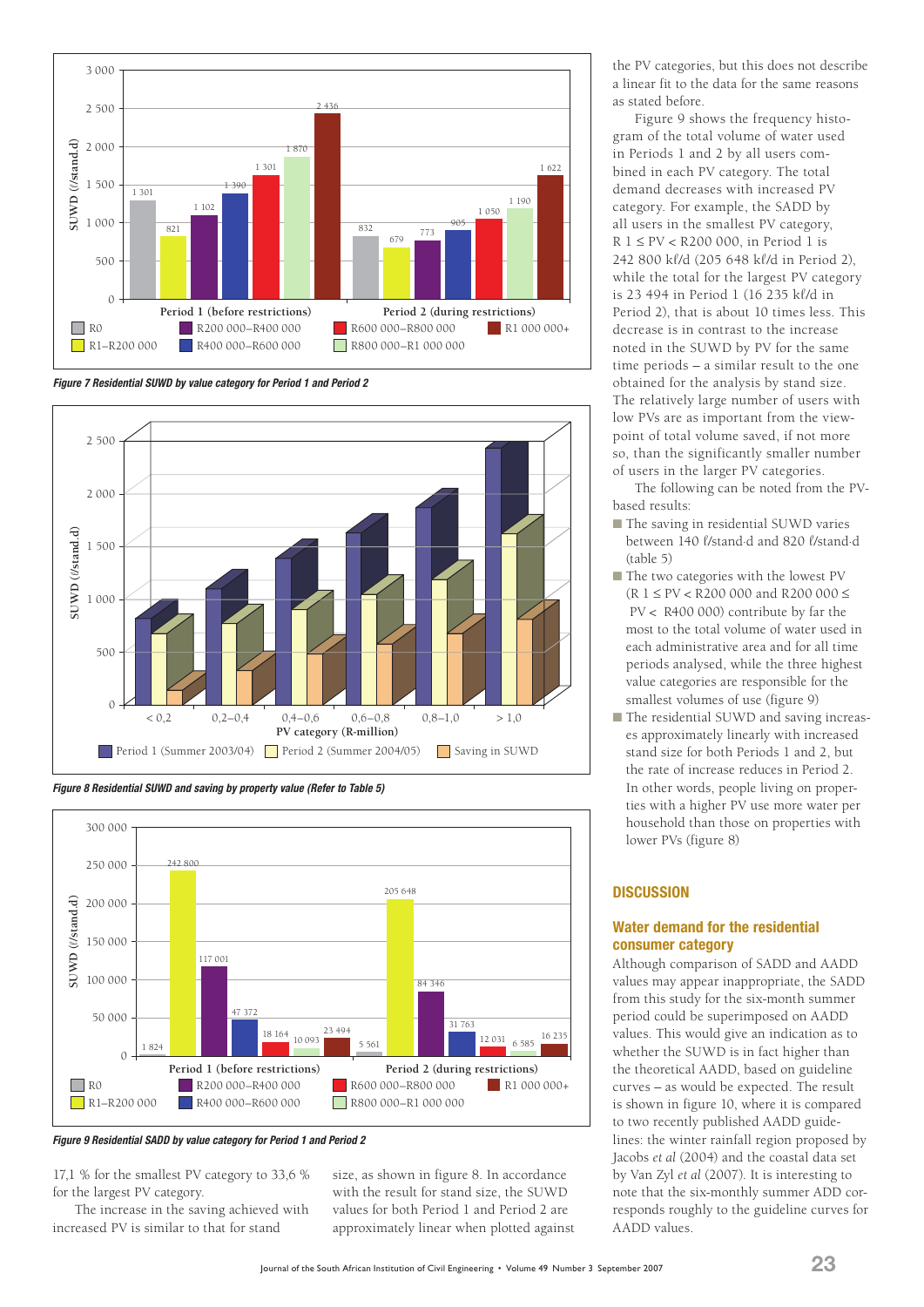

*Figure 10 Residential SUWD versus stand size based guidelines for AADD*

The SADD during restrictions is lower than before restrictions – as expected – and corresponds to the lower envelope, despite it not being an annual average value. This suggests that use of the AADD guideline curves proposed by Jacobs *et al* (2004) would have led to over-estimates for demand during the Level 2 water restrictions in Cape Town. This is despite the results by Jacobs *et al* (2004) being much less conservative than previous guidelines (CSIR 2000).

#### **Water saving for the residential consumer category**

The results suggest that properties in the lower size and PV categories (and all administration areas independently, although this is not shown in the graphs) do not adjust water consumption considerably with water restrictions, but those in higher categories do. Garden water demand is known to be relatively price elastic, while indoor demand is considered to be inelastic. In addition, mainly garden water use is targeted by the Level 2 restrictions – an enduse more common to the properties with a higher value or larger stand size, thus leading to a more significant unit saving per property in the larger categories than the smaller ones.

For residential land use the saving achieved in each administration area for the smallest and largest stand size categories is:

- Blaauwberg: 11,8 % reduction  $(A \le 500 \text{ m}^2)$ and 40,2% (A > 2 000 m2)
- Cape Town: 4,6 % reduction  $(A \le 500 \text{ m}^2)$ and  $31,7\%$  (A > 2 000 m<sup>2</sup>)
- Helderberg: 12,5 % reduction  $(A \le 500 \text{ m}^2)$ and 44,0% (A > 2 000 m2)
- Oostenberg: 12,2 % reduction  $(A \le 500 \text{ m}^2)$ and  $35,2\%$  (A > 2 000 m<sup>2</sup>)

■ South Peninsula: 13,8 % reduction  $(A \le 500 \text{ m}^2)$  and 35.3 %  $(A > 2000 \text{ m}^2)$ 

■ Tygerberg: 5,9 % reduction  $(A \le 500 \text{ m}^2)$ and  $40.3\%$  (A > 2 000 m<sup>2</sup>)

The saving for the combined COCT region increases with stand size category and with PV category, as shown in table 5.

In both instances the percentage saving achieved rises steeply in the lower two categories to an apparent asymptotic value of about 40 % in the large categories. This percentage saving in SUWD is in broad agreement with savings reported elsewhere. A 46 % saving was achieved during drought conditions in California (Loaiciga 1997) and a saving of up to 50 % is reported by Hunt et al (1998) for gardens that are extensively xeriscaped. Extensive xeriscaping of gardens in Cape Town might hold promise for additional savings in the larger stand size category (and PV category) where garden irrigation is common.

In South Africa a saving of 36,8 % was achieved with a retrofit project in Sebokeng, while a saving of 18,5 % was reported for 946 flats in central Johannesburg after a plumbing repair project (McKenzie *et al*  2002). The latter example does not include properties with gardens, thus restricting the potential savings achieved in that case to a lower value.

#### **Nature of residential water savings**

The Level 2 water restrictions target mainly outdoor residential water use. The impact is clear from this research, where a significant reduction in SUWD is noted in the large stand size and large property value categories where outdoor use for garden irrigation is common.

However, it is important not to underestimate the significant contribution to water

savings by the numerous residences in the small stand size and low value categories, despite a relatively small percentage saving by customers in this group. The achieved saving of about 10 % in SUWD for customers in the small stand size and stand value categories, where indoor demand is considered to be dominant, suggests that a saving in indoor demand was also achieved with water restrictions in this group specifically (indoor demand savings could also have been achieved for the other categories, but this is clouded by the addition of notable outdoor use volumes).

Work by Van Zyl *et al* (2003) shows that the short-term price elasticity for indoor demand in townships is –0,30. To achieve the observed saving of 7,8 % in this category in COCT, a price increase of 26 % would have had to be observed by a customer in this volume bracket – based purely on theory and the published price elasticity value. This is of the right order of magnitude: the actual water account for a 15 kl/month use at the time of implementing the Level 2 restrictions would have increased from R25,80 to R32,37 – an increase of 25 %. In the same manner the actual price increase faced by a 10 kl/month and 20 kl/month user under Level 2 restrictions would have been 8 % and 33 % respectively. The saving brought about by these low-use customers could thus be ascribed mainly to the price increase brought about by the restrictions implemented.

## **Comparison of results to the total volume of water supplied**

The monthly total volume of water supplied to the COCT from all water sources combined is presented in table 6. The monthly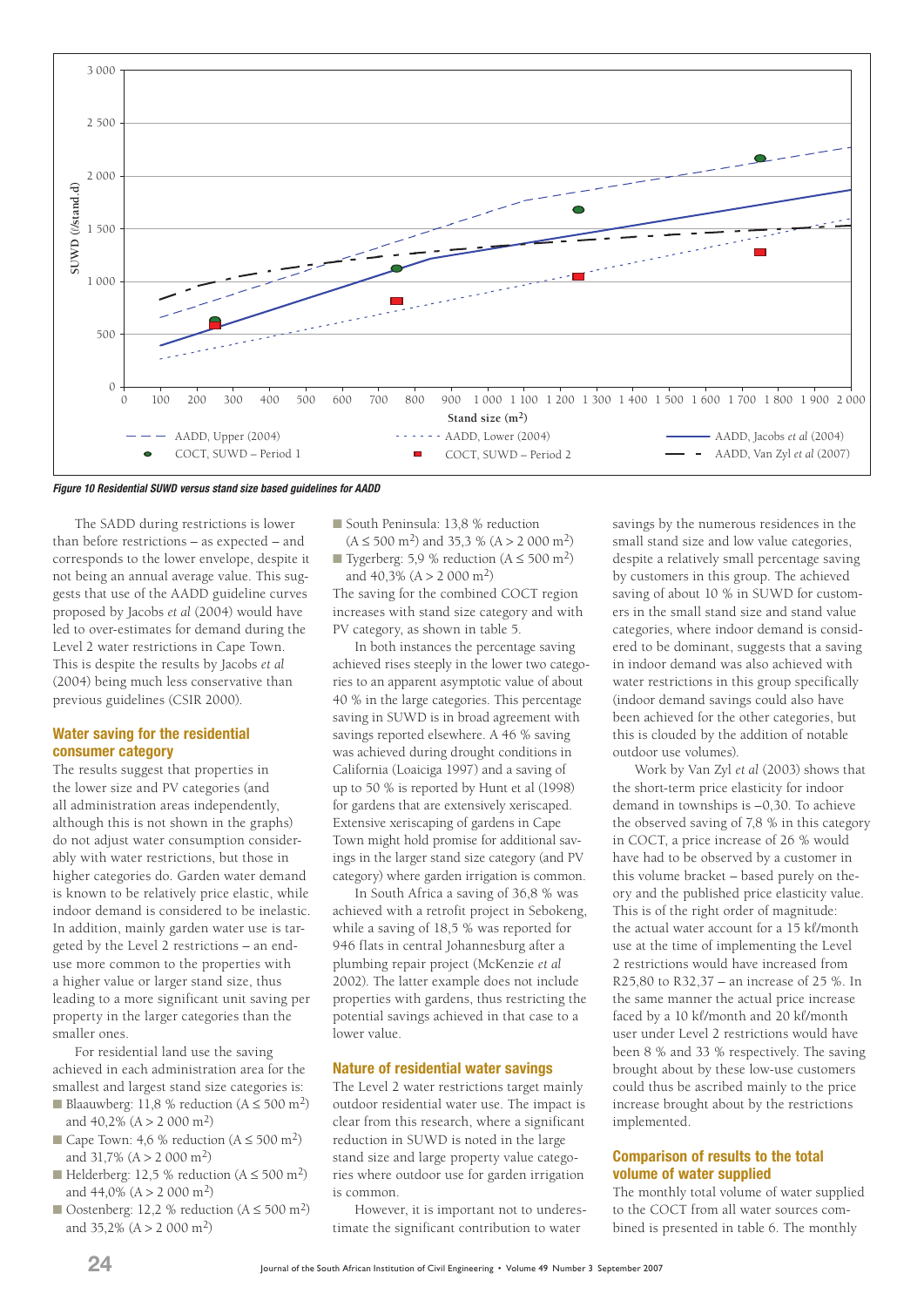#### *Table 6 Total water supply to COCT during study period*

| Reading date     | Month                            | Period               | <b>Total COCT water</b><br>supply (kl/month) | Sub-total (kl)    |
|------------------|----------------------------------|----------------------|----------------------------------------------|-------------------|
| 1 November 2003  | October                          |                      | 30 677 703                                   |                   |
| 1 December 2003  | November                         |                      | 30 563 598                                   |                   |
| 1 January 2004   | December                         | Period 1             | 32 470 015                                   | 179 888 609       |
| 1 February 2004  | January                          |                      | 31 749 010                                   |                   |
| 1 March 2004     | February                         |                      | 30 609 480                                   |                   |
| 1 April 2004     | March                            |                      | 23 818 803                                   |                   |
| 1 May 2004       | April                            |                      | 24 797 357                                   |                   |
| 1 June 2004      | May                              |                      | 21 908 381                                   |                   |
| 1 July 2004      | June                             |                      | 21 825 276                                   |                   |
| 1 August 2004    | July                             |                      | 21 754 961                                   |                   |
| 1 September 2004 | August                           |                      | 23 609 633                                   |                   |
| 1 October 2004   | September                        |                      | 23 742 054                                   |                   |
| 1 November 2004  | October                          |                      | 26 069 970                                   |                   |
| 1 December 2004  | November                         |                      | 27 722 759                                   |                   |
| 1 January 2005   | December                         | Period <sub>2</sub>  | 26 677 153                                   | 151 424 631       |
| 1 February 2005  | January                          |                      | 23 904 865                                   |                   |
| 1 March 2005     | February                         |                      | 25 282 823                                   |                   |
| 1 April 2005     | March                            |                      | 21 767 061                                   |                   |
|                  |                                  | Average Period 1     | 29 981 435                                   | kl/month (summer) |
|                  |                                  | Average Period 2     | 25 237 439                                   | kl/month (summer) |
|                  | Reduction (Period 1 to Period 2) |                      | 4 743 996                                    | kl/month (summer) |
|                  |                                  | Percentage reduction | 15,8                                         | $\frac{0}{0}$     |

record presented in the table covers the complete study period. The six-monthly summer average for the total supply volume to the COCT reduced by 15,8 % from Period 1 to Period 2. This reduction in the total volume supplied is slightly more than the 14,0 % reported earlier (refer to table 2) for the total reduction from Period 1 to Period 2 during analysis of the individual users' water meter readings as per the SAP records.

## **Additional research**

The findings from this study present substantial results in a field of critical importance to water managers and engineers. Water restrictions and water saving should receive renewed attention, with particular focus on specific results based on measured data. This study was limited in a few ways, as discussed before, most of which could be addressed by means of future research shedding light on the following topics:

- Extension of the work beyond the limitation of metered, billed users included in the SAP system to also include all water use (and losses)
- Knowledge of the water source at each residence, including the use of boreholes, rain water and on-site grey water reuse. These alternative methods of supply are often intended to meet garden watering demand
- Investigation into the scope of illegal connections, including temporary connections, provided by consumers during

restrictions. Such connections would create the false impression of savings and have the additional negative effect of increased non-revenue water volumes

- Evaluation of plumbing leaks on private properties, particularly in the small stand size- and low value categories
- Detail financial analysis regarding the impact of tariff structures and pricing during restrictions
- Comprehensive statistical analysis of the available data to extrapolate the savings achieved in the COCT to other regions
- Investigation into the permanent versus temporary nature of the savings
- Investigation into water use and saving as a function of PV value for properties with relatively small areas

## **CONCLUSION**

A substantial reduction in demand was achieved when comparing the summer period prior to restrictions (1 October 2003 to 1 April 2004) to the summer period after the implementation of water restrictions (1 October 2004 to 1 April 2005). The overall reduction in SUWD achieved in the COCT is 14 % and is substantial in all categories, with a clear trend of increased percentage saving with increased stand size and also with increased PV.

The larger stands were found to achieve a much larger unit water demand reduction than the smaller stands (the reduction per stand is more, but there are relatively few

users within categories defining low-density and high-income areas). The maximum percentage reduction in SUWD from Period 1 to Period 2 is achieved in the second largest stand category and second largest value category. In both cases the saving is about 40 %.

For the high-density areas the SUWD reduction is only 8 %, but because of the much larger number of users in the smaller categories, this results in a larger total volume saving for the high-density and lowincome areas.

## **ACKNOWLEDGEMENTS**

The authors would like to thank:

- The City of Cape Town and all staff who were involved with the project
- Jaco de Bruyn for valuable inputs to this study and John Frame who was involved during the inception phase
- Community Engineering Services and Africon Consulting Engineers who were responsible for conducting the COCT consumption project
- Ninham Shand Consulting Engineers and DWAF for inputs regarding the Berg River system and nature of the water restrictions

Finally, the authors would like to commend all the individual water users in the COCT who contributed to the significant savings achieved.

## **REFERENCES**

- Arbués, F, Barberán, R and Villanúa, I 2004. Price impact on residential water demand: a dynamic panel data approach. *Water Resources Research*, 40(11).
- COCT (City of Cape Town) 2005. City of Cape Town water consumption study – progress report 1, a report by Community Engineering Services and Africon to the COCT.

Collins 2004. *Student's dictionary.* HarperCollins.

- CSIR (Council for Scientific and Industrial Research) 2000. *Guidelines for human settlement planning and design.* A report compiled under the patronage of the Department of Housing by the CSIR Building and Construction Technology.
- DWAF (Department of Water Affairs) 2005. Western Cape Water Supply System monthly monitoring report. A monthly report compiled by Ninham Shand Consulting Engineers for DWAF and the WCWSCF.
- Espey, M, Espey, J and Shaw, W D 1997. Price elasticity of residential demand for water: a meta-analysis. *Water Resources Research*, 33(6):1369–1374.
- Gebhardt, D S 1975. The effects of pressure on domestic water supply including observations on the effect of limited garden-watering restrictions during a period of high demand. *Municipal Engineer*, 6(6):41–47.
- Haarhoff, J, Geustyn, L C and Van Zyl, J E 2002. Compilation of a residential water use model for Rand Water with elasticity for price, erf area, income and pressure, pilot study. A report compiled by the RAU and GLS Civil Consulting Engineers for Rand Water.
- Hunt, J B, McDevitt, W and Hunt, G 1998. *Water efficiency manual for commercial, industrial and institutional facilities.* A joint publication of the Division of Pollution Prevention and Environmental Assistance and Division of Water Resources of the North Carolina Department of